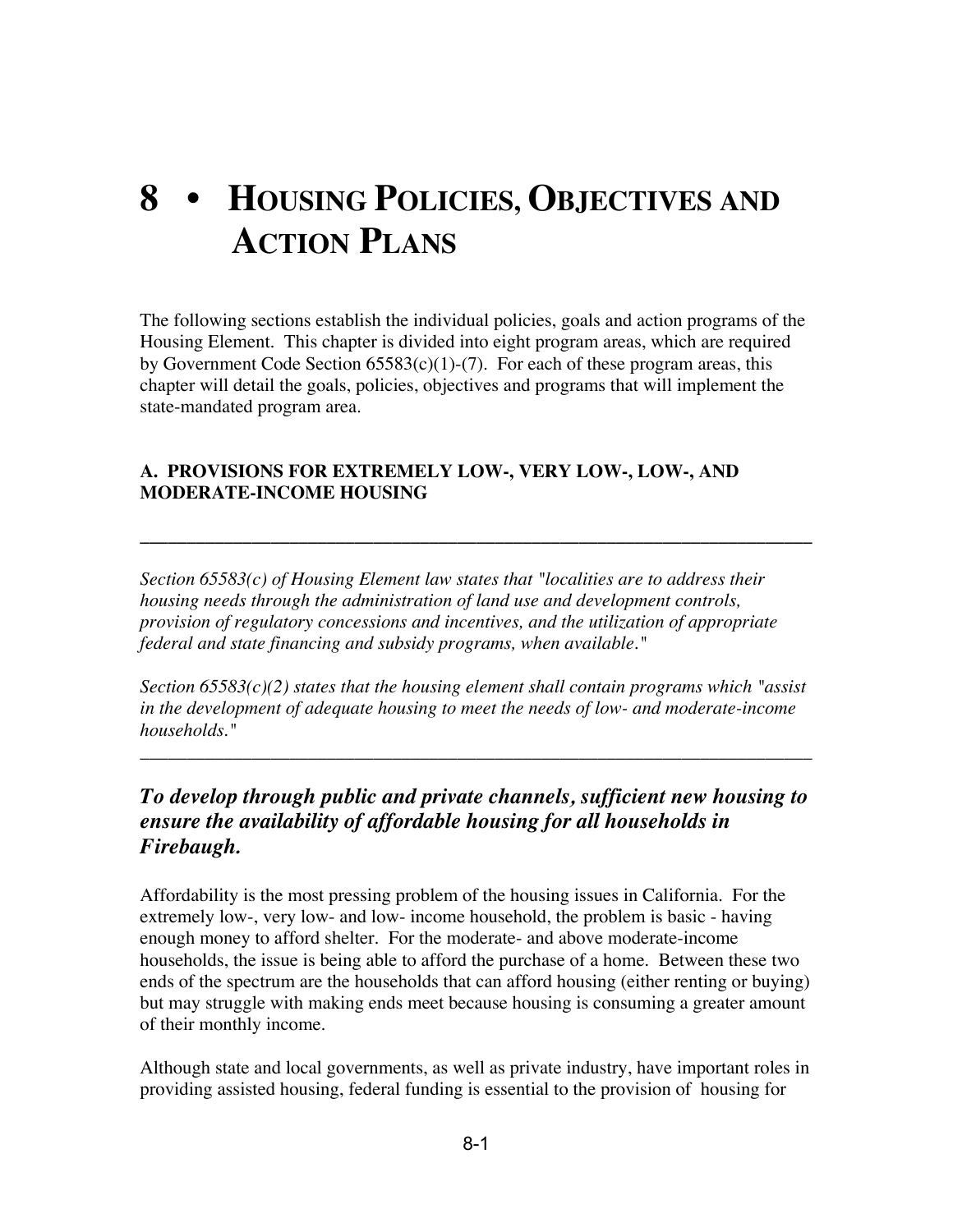very low-, low-, and moderate-income households. Without this resource, the ability of local government to address the housing needs of these income groups is very limited.

#### **Policies**

- 1. Wherever appropriate, facilitate the use of federal or state programs that can assist in the development of new housing consistent with identified city-wide housing needs and adopted local plans and programs.
- 2. Support efforts that serve to coordinate and improve the ability of the housing industry to effectively respond to local housing needs.
- 3. Accommodate and encourage development of a full range of housing types within Firebaugh by 2013**.**
- 4. Maintain a sufficient inventory of developable land to accommodate timely construction of needed new residential units.
- 5. Promote balanced, orderly growth to minimize unnecessary developmental costs, which increase the cost of housing.

#### **Objectives**

- 1. Construction of 258 non-market rate dwellings by 2013, which equals the City of Firebaugh's regional housing needs share.
- 2. Construction of 122 market-rate dwellings by 2013, which equals the City of Firebaugh's regional housing needs share.

#### **Programs**

1. **Redevelopment Assistance**. Where appropriate, the City of Firebaugh will utilize its Redevelopment Agency Low and Moderate Income Housing funds for the construction of lower- and moderate- income households. These funds will be allocated for low interest loans to developers, purchase of land for low and moderate income housing projects, land write down, and/or construction of infrastructure improvements associated with these projects.

**Time Period: This program is implemented on an ongoing basis, as private developers submit development applications for projects Responsible Agency: Firebaugh Redevelopment Agency**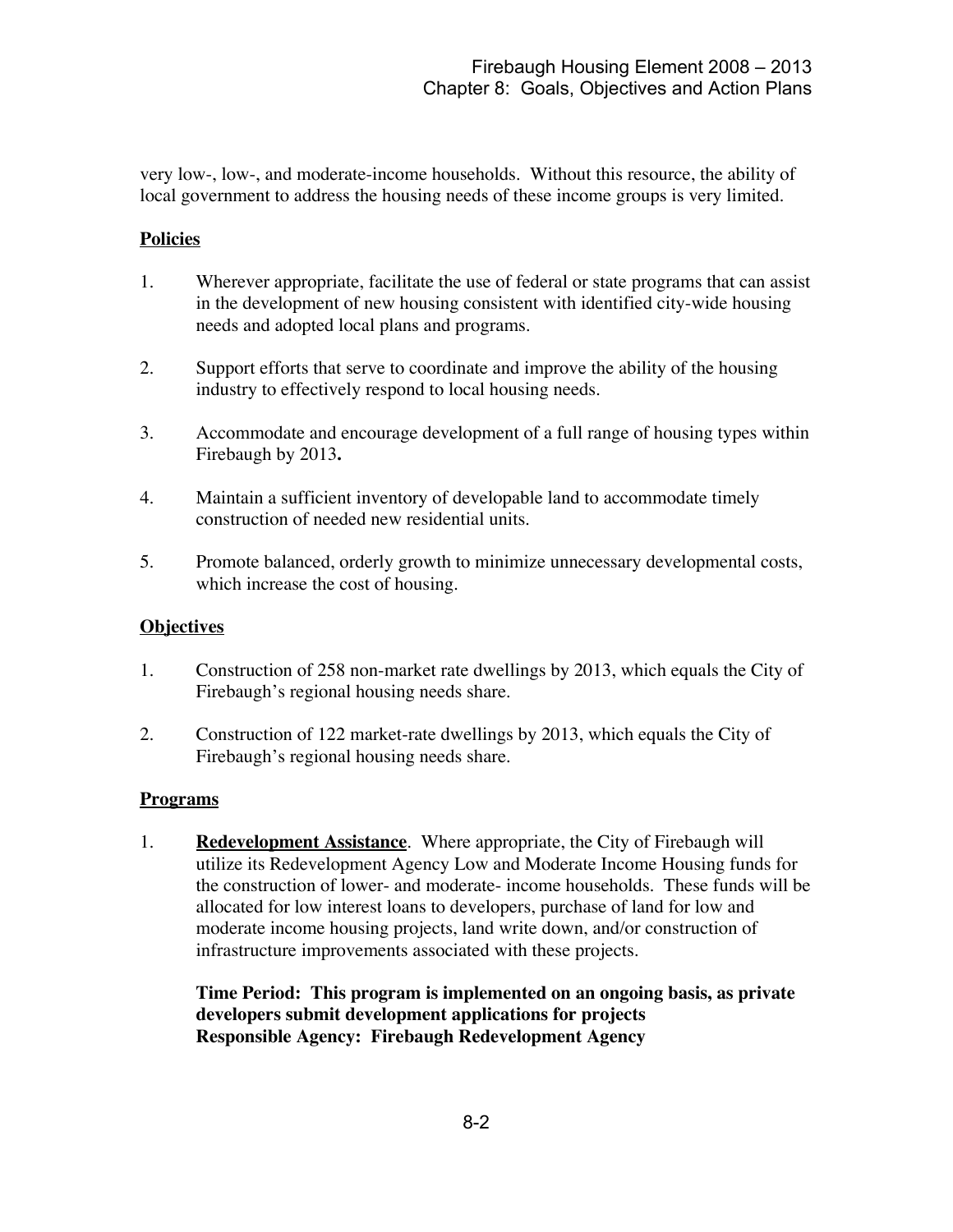#### **Funding: LMI funds**

2. **HOME Funding**. Firebaugh will encourage and work with a qualified housing entity to submit an application for funds under the HOME Program on behalf of the City. The City will in turn provide funds to first-time homebuyers, either as down-payment assistance and/or to pay development impact fees. This program provides financial assistance to low- to moderate- income families for the purchase of newly constructed homes or existing homes. The City Planner and City Manager will work with a qualified non-profit housing entity to identify appropriate building sites. The Redevelopment Agency shall consider providing financial assistance for lot consolidation/cleanup.

#### **Year: Annually/ongoing Responsible Agency: City of Firebaugh and qualified developers Funding: HOME funds**

3. **In-Fill Development**. Firebaugh will work with a qualified developer to construct single family homes that are affordable to low- and moderate- income households. These homes could be constructed on in-fill residential lots some of which may have originally contained dilapidated homes that have been demolished. The City Planner and Building Department will identify appropriate lots for this program. In addition, the Firebaugh Redevelopment Agency will consider providing financial assistance for lot consolidation and cleanup, as and when permitted by State redevelopment laws.

**Year: This program will be implemented in an ongoing fashion and is dependent on the project capacity of local housing organizations. Responsible Agency: City of Firebaugh Funding: CDBG funds**

4. **Planned Development Zone**. The City of Firebaugh will encourage private developers who are proposing residential development to seek a P-D (Planned Development) zone district. These districts allow for greater flexibility in residential design and better utilization of land. These opportunities allow the developer to potentially provide a more affordable housing product. The City will prepare an informational brochure that explains the standards and procedures for this zone.

**Year: This program will be implemented on an ongoing basis. Responsible Agency: City of Firebaugh, Planning Department Funding: General fund**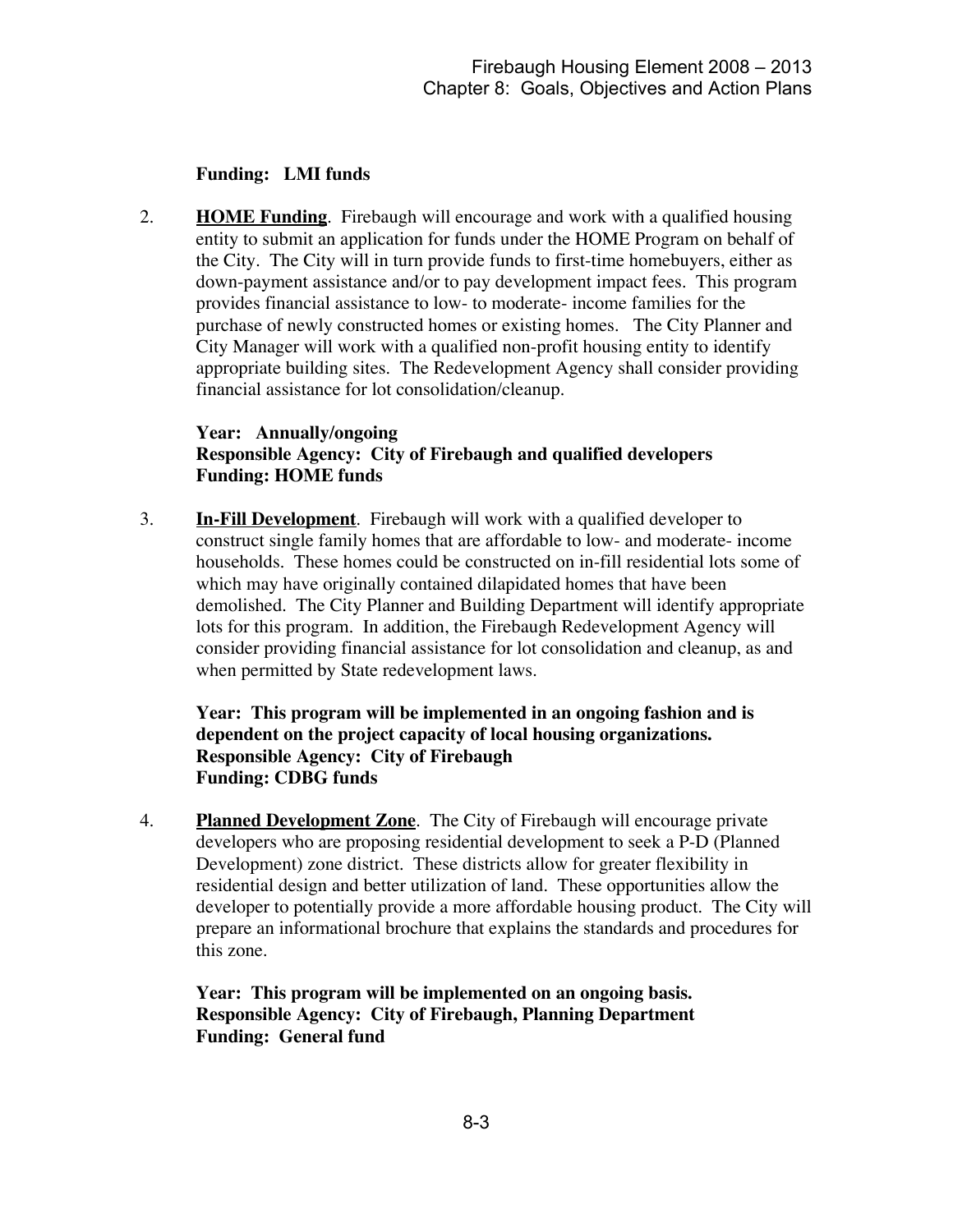5. **Density Bonus**. The City of Firebaugh will encourage developers to apply for a density bonus for qualified projects. Consistent with State law, a density bonus may be granted for projects that agree to limit residency to qualified households, including low-income and the elderly. In addition to granting a density bonus of up to 25 percent, the City must also grant at least one additional development standard concession – such as reduced building setbacks, for instance.

#### **Year: This program will be implemented on an ongoing basis. Responsible Agency: City of Firebaugh, Planning Department Funding: General fund**

6. **Housing Authority**. The City of Firebaugh will assist the Fresno County Housing Authority's implementation of the conventional Public Housing Rental Program and the Section 8 Existing Program, which provides rent subsidies directly to participating landlords, and will support that Agency's attempts to secure additional funding for expanded programs. In addition, the City is currently working with the Authority to redevelop their properties in Firebaugh and possibly add units. Currently, the Housing Authority manages 152 dwellings units in addition to privately-owned Section 8 housing units in Firebaugh.

The City Planner will assist the Housing Authority on an ongoing annual basis in identifying additional rental housing stock that can be used for the Section 8 Program. To assist the Housing Authority in expanding their Section 8 Program in Firebaugh, the City will contact owners of rental housing stock that are in need of rehabilitation and inform them of the availability of redevelopment funds. The unit will be required to be brought up to code prior to the unit being available for the Section 8 program.

**Year: This program will be implemented on an ongoing basis Responsible Agency: City of Firebaugh and Fresno County Housing Authority Funding: HUD funds and Redevelopment funds**

7. **Housing Authority Rehabilitation/Reconstruction**. The City will work with the Housing Authority on their planned upgrade of Housing Authority properties in Firebaugh. At the time this Housing Element was prepared, this upgrade project had only been discussed preliminarily and no specific plans have been prepared. This program may include increasing densities on existing Housing Authority sites and/or reconstructing existing structures, and developing a mixeduse project, among other strategies. The City's assistance could include providing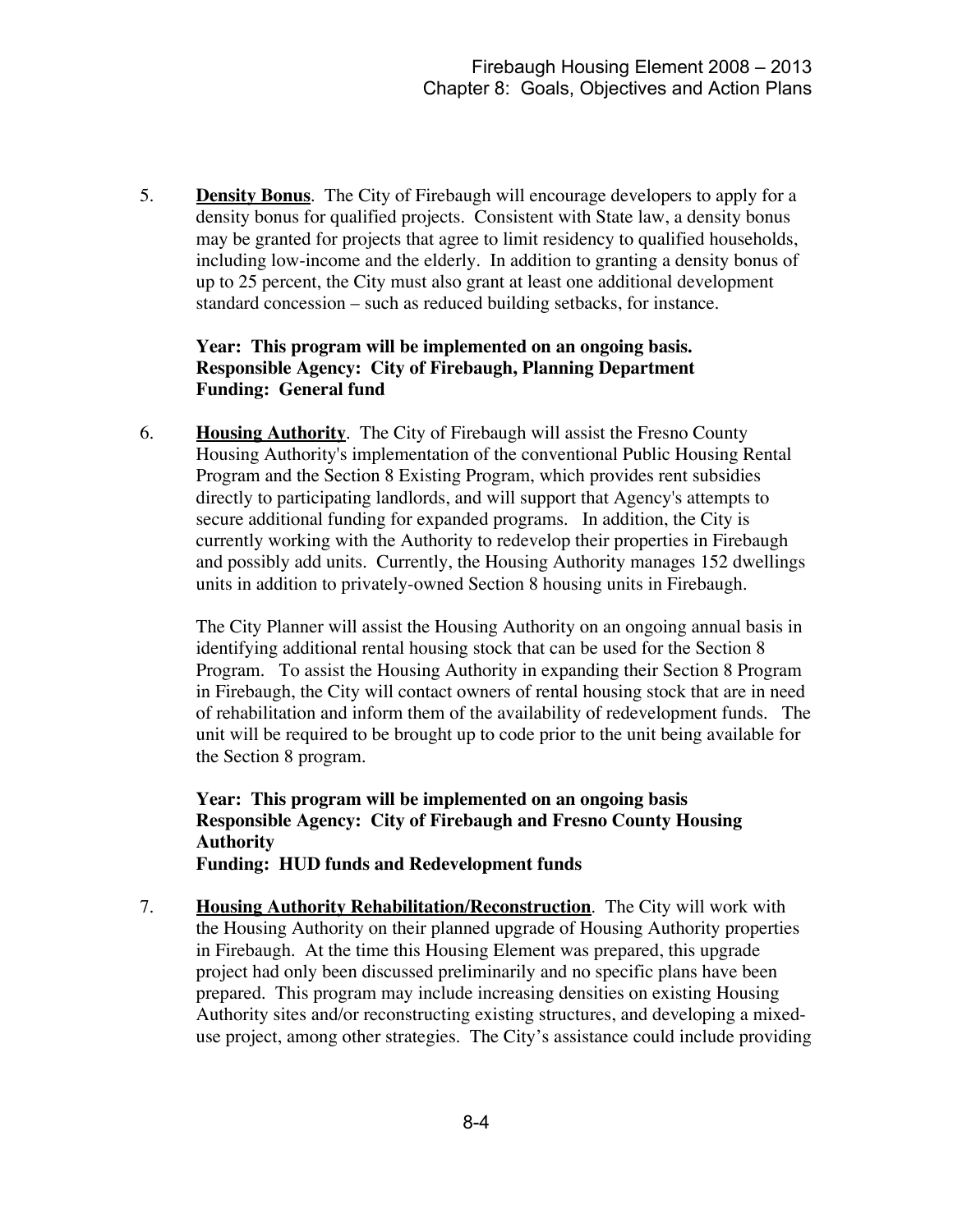technical assistance, expediting project reviews, and reducing or waiving impact fees, among others.

**Year: Ongoing Responsible Agency: City of Firebaugh and Fresno County Housing Authority Funding: HUD funds, Redevelopment and General fund monies**

8. **Zoning Ordinance Amendments.** The Firebaugh Zoning Ordinance shall be amended to add special housing types as a permitted use, including "Emergency Shelters", "Transitional Housing", "Supportive Housing" and "Farmworker Housing". Further, special development standards will be established for these uses.

**Year: First quarter, 2010 Responsible Agency: City of Firebaugh, Planning Department Funding: General fund**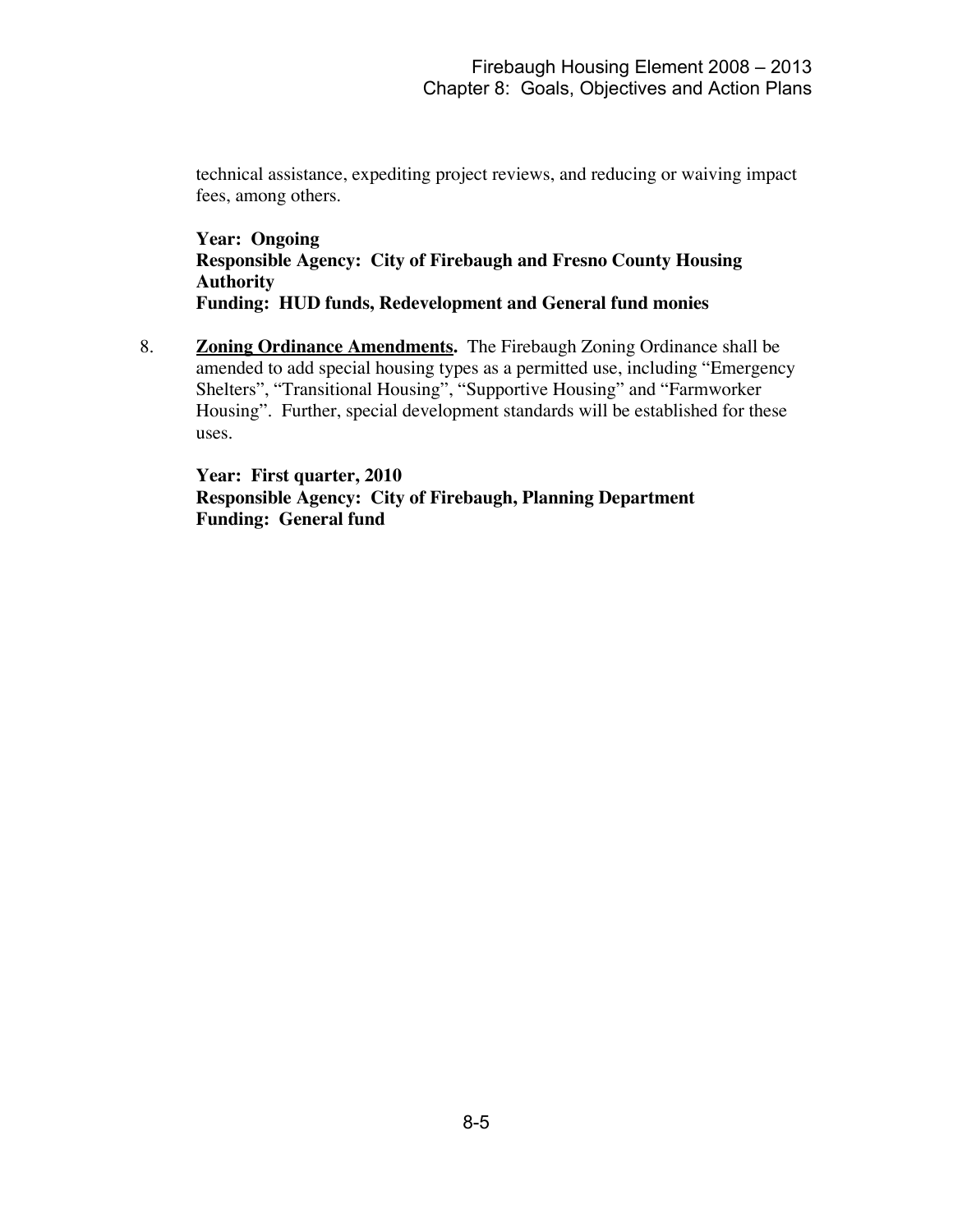# **B. MITIGATION OF GOVERNMENTAL CONSTRAINTS (SECTION 65583(c)(3)**

*Section 65583(c)(3) states that for each policy, requirement, or procedure identified as a governmental constraint, the element must include an appropriate program action to eliminate or modify the constraint or demonstrate how it will be offset by another policy or program."*

**\_\_\_\_\_\_\_\_\_\_\_\_\_\_\_\_\_\_\_\_\_\_\_\_\_\_\_\_\_\_\_\_\_\_\_\_\_\_\_\_\_\_\_\_\_\_\_\_\_\_\_\_\_\_\_\_\_\_\_\_\_\_\_\_\_\_\_\_\_\_\_\_**

**\_\_\_\_\_\_\_\_\_\_\_\_\_\_\_\_\_\_\_\_\_\_\_\_\_\_\_\_\_\_\_\_\_\_\_\_\_\_\_\_\_\_\_\_\_\_\_\_\_\_\_\_\_\_\_\_\_\_\_\_\_\_\_\_\_\_\_\_\_\_\_\_**

# *Minimize governmental constraints in Firebaugh that would jeopardize the development of affordable housing.*

#### **Policy**

- 1. Minimize significant constraints to affordable housing caused by the City of Firebaugh, including residential development standards, improvement standards and residential density standards.
- 2. Remove governmental constraints to the maintenance, improvement, or development of housing for the disabled.

#### **Objective**

- 1. The City shall continue to review its residential zoning districts to provide greater flexibility in regards to zone standards, including setbacks, lot size, parking requirements, and height limitations.
- 2. The City shall implement zoning recommendations of the 2030 General Plan Update that pertain to residential development standards.
- 3. The City shall require, either through site plan review or a conditional use permit, 10 percent of all ground floor multi-family units be designed to be handicappedaccessible.

#### **Programs**

1. **Reasonable Accommodations**. Firebaugh will amend its Zoning Ordinance and adopt a "Reasonable Accommodations Ordinance" to permit encroachments into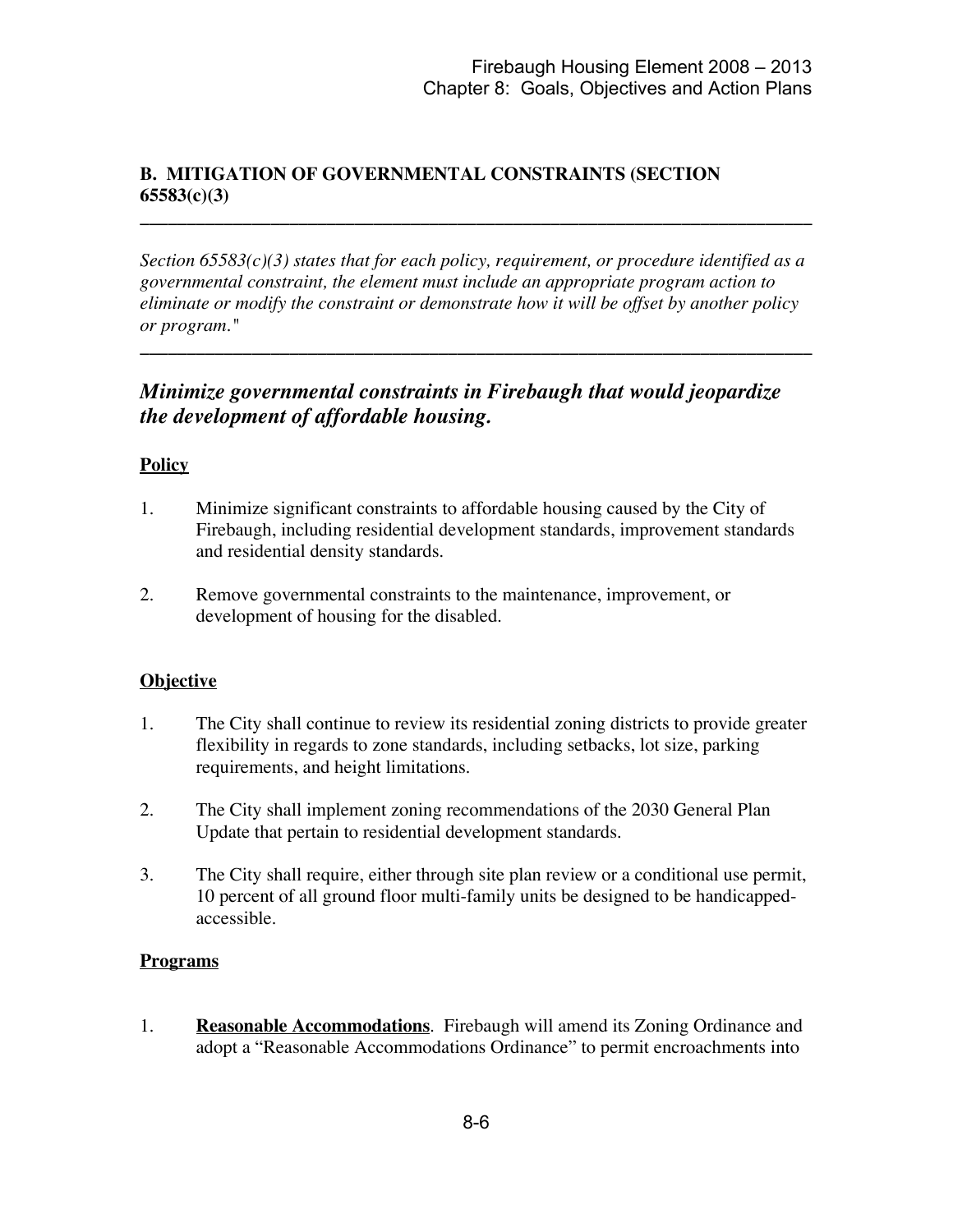the front, side and rear yard setback areas for improvements that serve persons with a disability, including carports, garages, wheelchair ramps, ramp railings and porches. This process will be handled as an administrative approval.

**Year: First Quarter, 2009 Responsible Entities: City of Firebaugh Funding: General Fund**

2. **Special Housing Types**. The City of Firebaugh will amend its Zoning Ordinance to allow "Emergency Shelters, "Transitional Housing" "Supportive Housing" and "Farmworker Housing" as permitted uses. Potential zones would include the City's multi-family R-3, R-2 and commercial (C-2 and C3) districts. In addition, special development standards will be created for these uses that recognize the special aspects of these land uses, such as reduced parking, setback and landscaping requirements, among others. In doing so, the City should survey the standards of other area jurisdictions which have already adopted such standards.

> **Year: First quarter, 2010 Responsible Entities: City of Firebaugh Funding: General Fund**

3. **Multi-Family Height Standards**. The City shall review its height standards for development in the R-2 and R-3 zones to determine whether these standards constitute a constraint to new development. Currently new buildings in these zones are limited to two stories/25 feet. The ordinance will be amended if this standard is found to present a constraint.

**Year: Second quarter, 2009 Responsible Entities: City of Firebaugh Funding: General Fund**

4. **2030 General Plan Implementation**. The Firebaugh Planning Department shall implement recommendations of the 2030 General Plan Update, currently undergoing adoption, and amend its Zoning Ordinance to add the Smart Development and Mixed Use zone districts, which will provide greater design flexibility and/or densities so as to encourage more affordable housing.

The City will encourage developers to incorporate these zone districts as new annexations or zone change opportunities occur. These new districts are tools that the City can use to promote residential development that is designed differently than conventional housing projects. The housing product that could be created by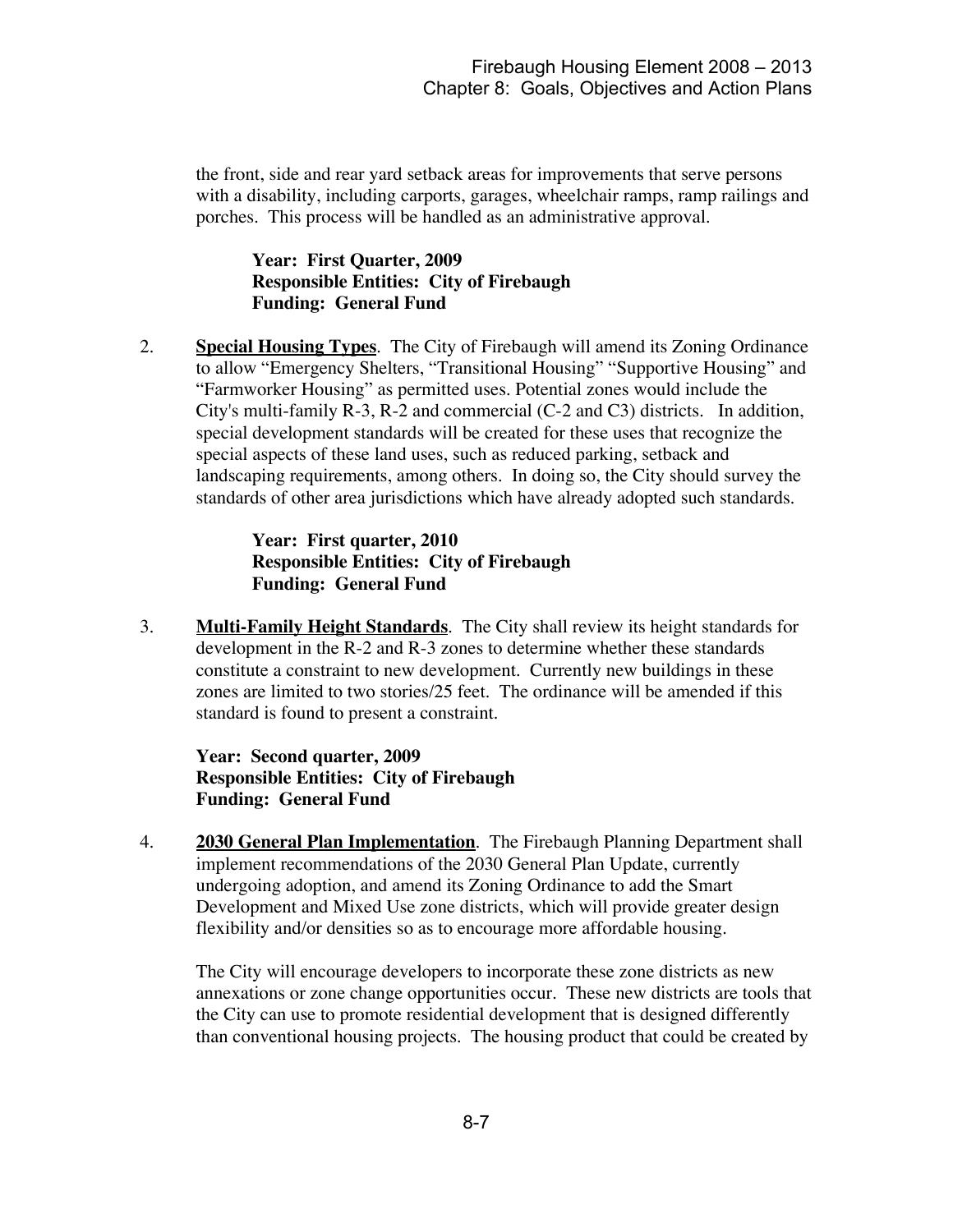the Smart Growth district is one that is more compact, provides for the construction of smaller units on smaller lots, generates additional funds for neighborhood subdivision parks, and is serviced by narrower, tree-lined streets. The positive aspects of this zone are as follows:

- a. More dense residential development reduces a City's needs to develop the fringe of the City thereby conserving surrounding agricultural land.
- b. Compact development and narrower streets generally translates into more affordable housing for first-time home buyers
- c. Duplexes constructed in single family subdivisions provide for an affordable rental stock and provides for the economic integration of a neighborhood.
- d. Compact residential development will generate more development impact fees on a per acre basis than conventional residential development.
- e. Residential development under this district could provide for more acres of improved parkland than traditional residential development

The mixed use district would allow for a combination of residential, office and commercial uses on the same site or within the same building. As previously mentioned this zone would likely be targeted for Firebaugh's downtown area.

# **Year: Third quarter, 2011 Responsible Agency: Firebaugh Planning Department Funding: General Fund**

5. **Infill Projects**. The Firebaugh Redevelopment Agency will seek to offer financial assistance from its Low and Moderate Income fund for qualified affordable housing projects on properly zoned small/odd shaped lots. Financial assistance could be made available to assemble parcels, pay impact fees, reduce building/planning permit fees or assist in the installation of off-site improvements, such as curb/gutter or infrastructure, or for the demolition of existing substandard units.

> **Year: Immediate, ongoing Responsible Entities: City of Firebaugh Funding: General Fund**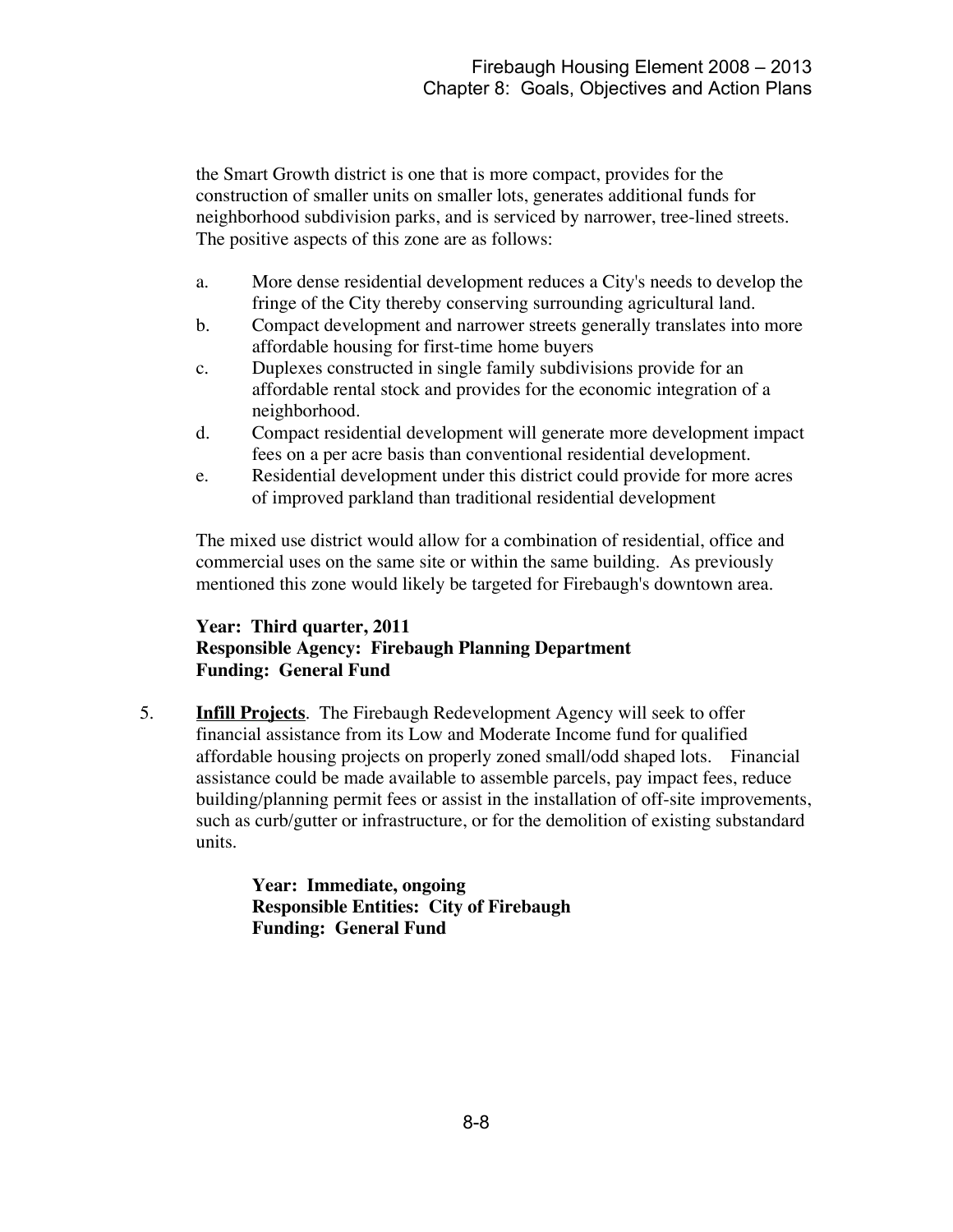# **C. MODERATE -INCOME HOUSING OPPORTUNITIES**

*Section 65583 (c)(2) states that moderate-income housing should be promoted as well as lower-income housing. Some cities are only receiving lower-income housing and housing for the middle -class is becoming nonexistent.*

**\_\_\_\_\_\_\_\_\_\_\_\_\_\_\_\_\_\_\_\_\_\_\_\_\_\_\_\_\_\_\_\_\_\_\_\_\_\_\_\_\_\_\_\_\_\_\_\_\_\_\_\_\_\_\_\_\_\_\_\_\_\_\_\_\_\_\_\_\_\_\_\_**

**\_\_\_\_\_\_\_\_\_\_\_\_\_\_\_\_\_\_\_\_\_\_\_\_\_\_\_\_\_\_\_\_\_\_\_\_\_\_\_\_\_\_\_\_\_\_\_\_\_\_\_\_\_\_\_\_\_\_\_\_\_\_\_\_\_\_\_\_\_\_\_\_**

# *To develop a market for middle-income housing*

#### **Policies**

- 1. Promote the construction of middle-income housing in Firebaugh using HOME funds for first-time home buyers.
- 2. Utilize the Planned Development district to promote innovative design concepts and affordable middle-income housing.
- 3. Through Firebaugh's economic development efforts, the City should seek to attract industries that have a wage scale that supports the purchasing of middle income housing units.

#### **Objectives**

- 1. The City shall implement recommendations of its 2030 General Plan update regarding diversification of the local economy.
- 2. The City of Firebaugh shall utilize its low- to moderate-income redevelopment housing funds to promote the construction of middle-income housing.

#### **Programs**

1. **Planned Development Zone.** Firebaugh will encourage private developers who are proposing residential development to seek a P-D (Planned Development) overlay district. Planned Development standards allow for greater flexibility in residential design and more efficient utilization of land. These opportunities allow the developer to potentially provide a more affordable housing product. Within the past five years the City has successfully facilitated the approval of over 760 lots within P-D zoned subdivisions.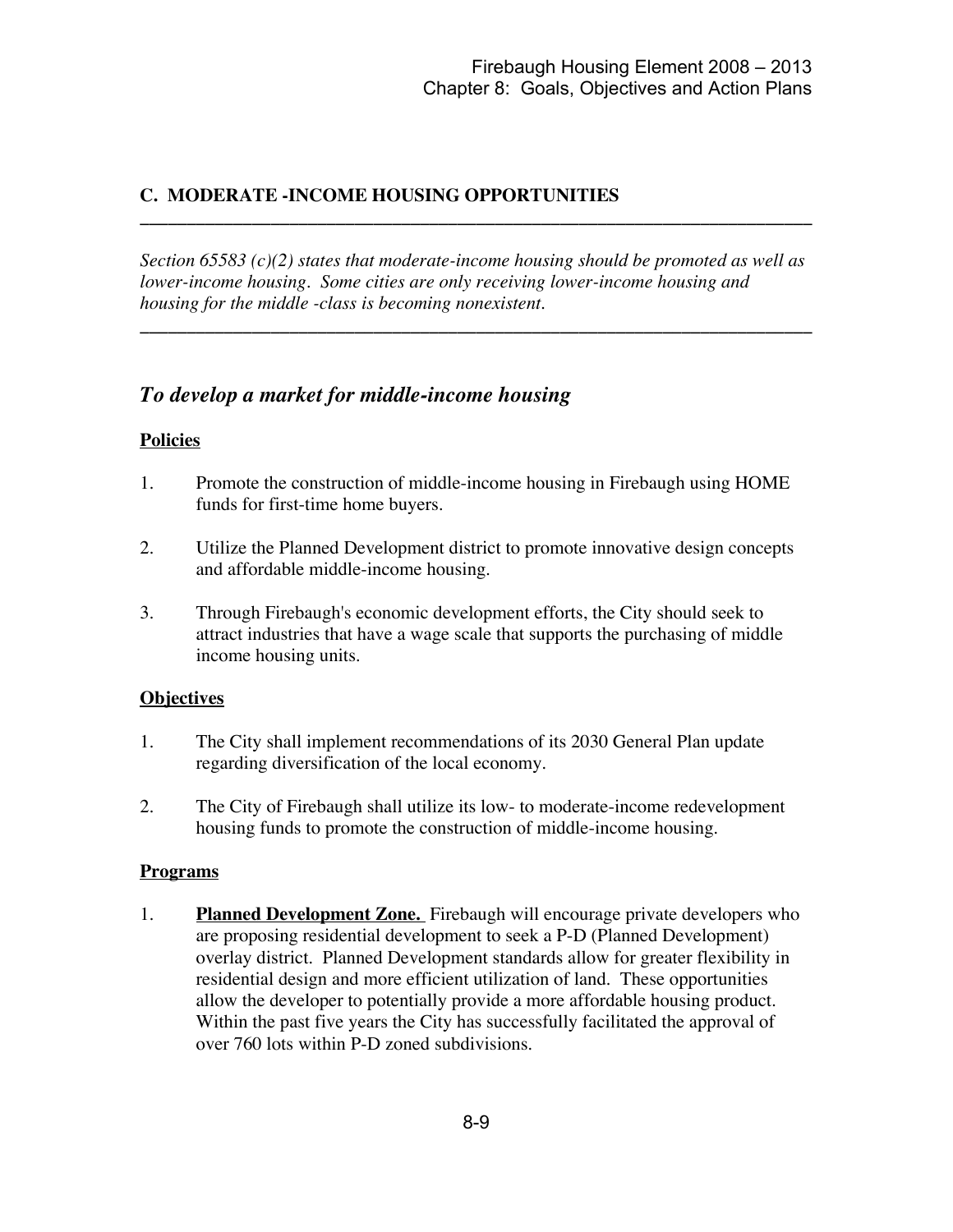**Year: Immediate/Ongoing Responsible Entities: City of Firebaugh Funding: General Fund**

2. **HOME Program Funding**. The City of Firebaugh and the Firebaugh Redevelopment Agency will continue to implement the first time home buyer program with HOME funds and other identified sources (including a portion of the Redevelopment Agency's annual 20 percent set aside funds). This program serves those households who are otherwise excluded from the market-rate purchase of a home within the community (households earning less than 80% of the area median income). Buyers will be first-time home buyers (not having owned a home for the previous three years). Financial participation in these programs will include assistance with down payment costs, closing costs and other secondary financing mechanisms. The City will market this program utilizing English and Spanish language brochures.

**Year: Ongoing/annually Responsible Entities: City of Firebaugh and Firebaugh Redevelopment Agency Funding: HOME and Redevelopment funds.**

3 **2030 General Plan Implementation.** The City shall implement policies in the 2030 General Plan that will lead to diversification of Firebaugh's economy – thereby creating more opportunities for the establishment of moderate and above moderate-income housing.

**Year: Third quarter, 2009 and ongoing Responsible Entities: City of Firebaugh Funding: General Fund**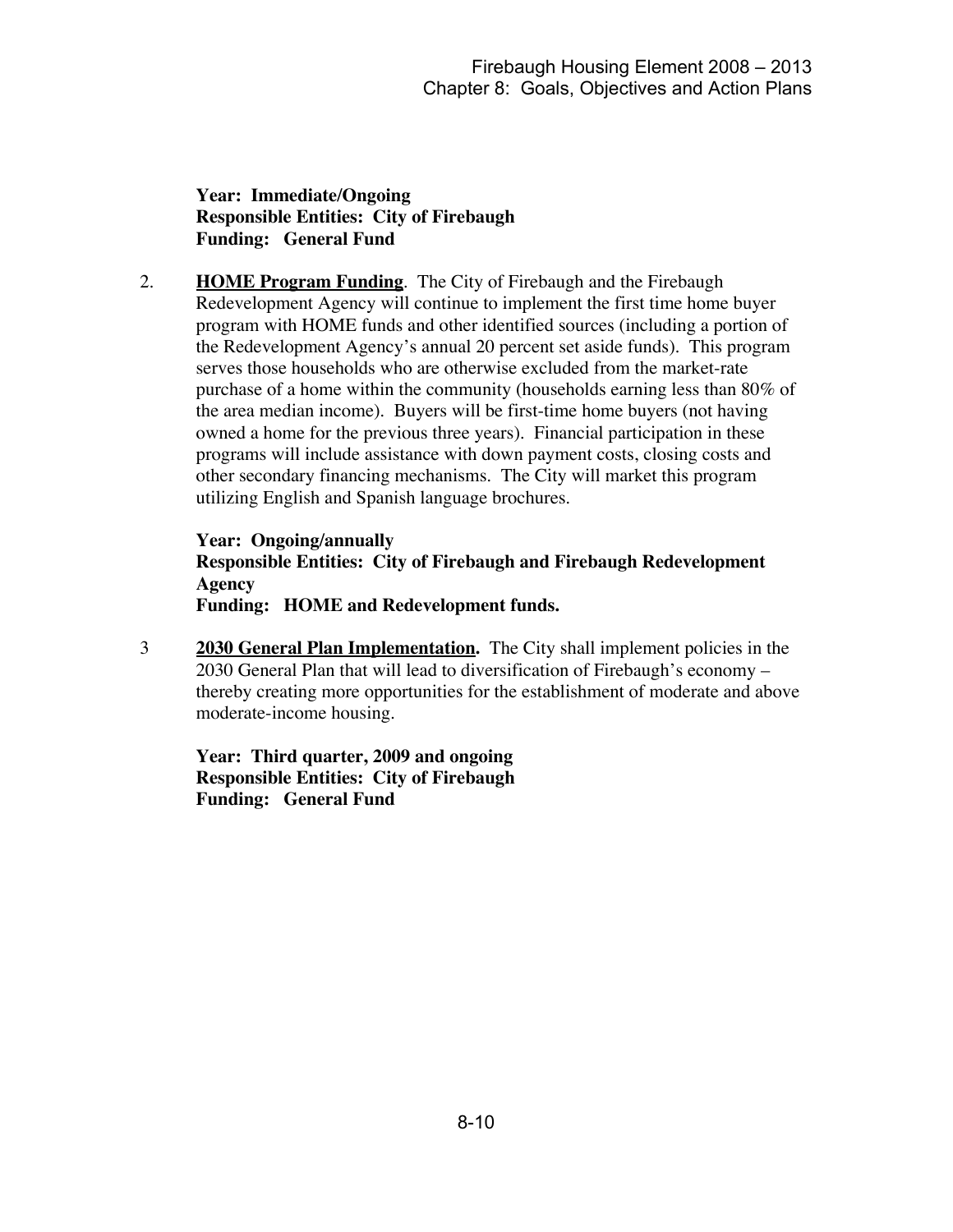# **D. CONSERVE AND IMPROVE EXISTING AFFORDABLE HOUSING STOCK (SECTION 65583(C)(4)**

*Section 65583(c)(4) states that the housing program shall "conserve and improve the condition of the existing affordable housing stock."*

**\_\_\_\_\_\_\_\_\_\_\_\_\_\_\_\_\_\_\_\_\_\_\_\_\_\_\_\_\_\_\_\_\_\_\_\_\_\_\_\_\_\_\_\_\_\_\_\_\_\_\_\_\_\_\_\_\_\_\_\_\_\_\_\_\_\_\_\_\_\_\_\_**

**\_\_\_\_\_\_\_\_\_\_\_\_\_\_\_\_\_\_\_\_\_\_\_\_\_\_\_\_\_\_\_\_\_\_\_\_\_\_\_\_\_\_\_\_\_\_\_\_\_\_\_\_\_\_\_\_\_\_\_\_\_\_\_\_\_\_\_\_\_\_\_\_**

*To manage housing and community development in a manner that will promote the long-term integrity and value of each new housing unit and the environment in which it is located.*

*To maintain and improve the quality of the existing housing stock and the neighborhoods in which it is located.*

#### **Policies**

- 1. Provide that new housing is constructed in accordance with design standards that will ensure the safety and integrity of each housing unit.
- 2. Encourage application of community design standards that will provide for the development of safe, attractive, and functional housing developments.
- 3. Manage new residential development consistent with the Firebaugh General Plan and Zoning Ordinance so that adverse impacts on the city's natural resource base and overall living environment are minimized.
- 4. Eliminate blight within Firebaugh's residential neighborhoods.
- 5. Enforce the State Housing Code.
- 6. Provide housing rehabilitation services to homeowners within Firebaugh.

## **Objectives**

1. Firebaugh shall develop community design and improvement standards that will provide for the development of safe, attractive, and functional housing developments and residential environments.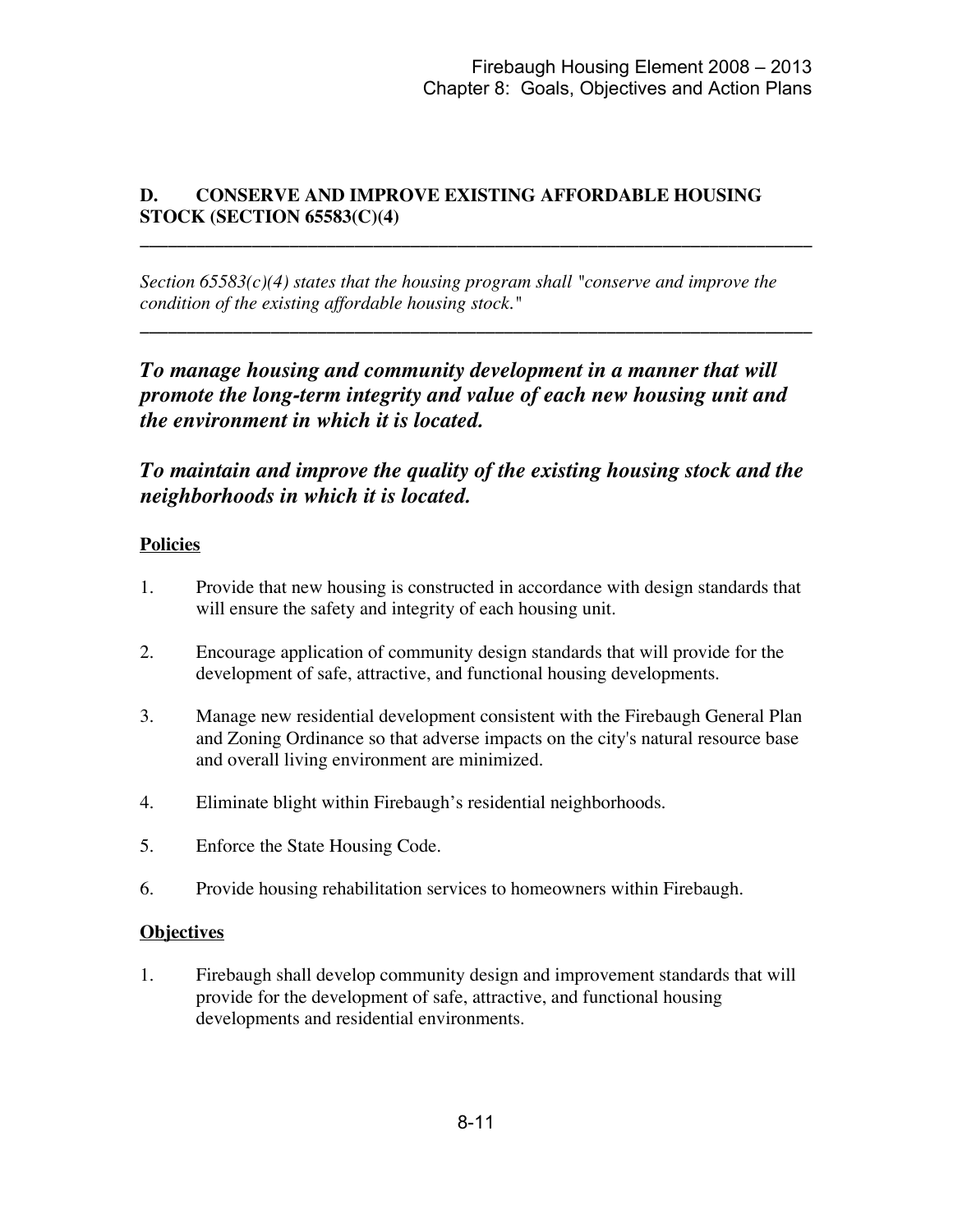2. Firebaugh will aim to process ten building permits per year for substandard homes that will be rehabilitated.

#### **Programs**

1. **Project Review**. The City of Firebaugh shall facilitate residential development that is well-designed and maintained, attractive and affordable. Affordable housing units will be accomplished through increased unit densities; attractive design through architectural review through the city's site plan review process and proper maintenance, through conditions such as maintenance agreements and landscaping and lighting districts.

#### **Year: Ongoing, project by project Responsible Agency: Firebaugh Project Review Committee Funding: General Fund**

2. **2030 General Plan Implementation**. The City of Firebaugh shall complete and adopt its 2030 General Plan Update and work to adopt its implementation measures concerning housing and economic development.

**Year: Second quarter, 2009 Responsible Agency: Firebaugh Planning Department Funding: General Fund**

4. **Community Development Block Grant Funding**. Firebaugh will continue to annually apply for CDBG funds for rehabilitation of housing in Firebaugh. The City will aim to process ten housing rehabilitations per year under this funding.

**Year: Ongoing, annually Responsible Entities: City of Firebaugh and a qualified non-profit housing entity Funding: CDBG funds**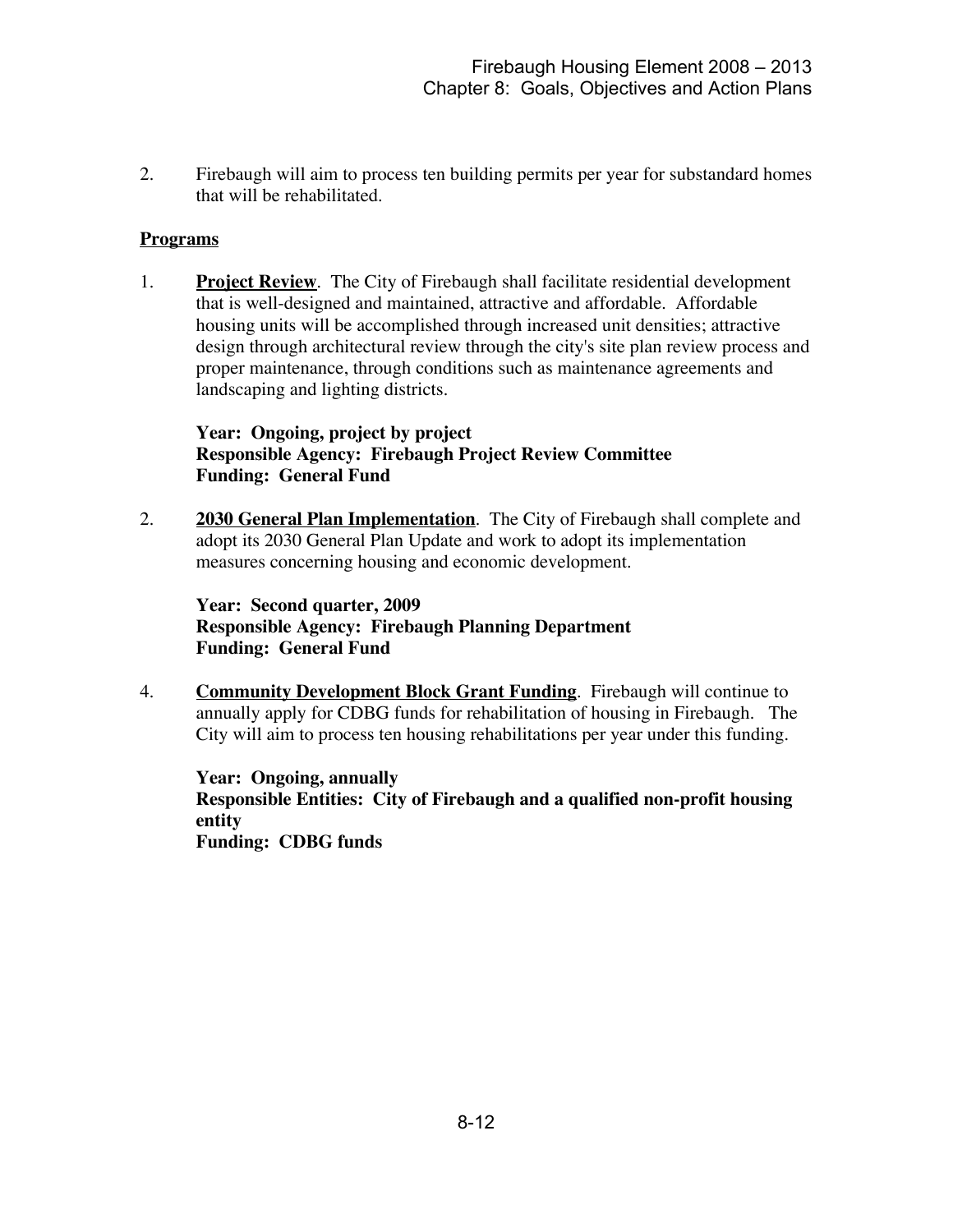# **E. PROVISION OF ADEQUATE SITES AND INFRASTRUCTURE FOR HOUSING DEVELOPMENT**

*Section 65583 (c)(1) states that the housing program shall "identify adequate sites which will be made available through appropriate zoning and development standards and with public services and facilities needed to facilitate and encourage development of a variety of types of housing for all income levels, including rental housing, factory-built housing, mobile homes, and emergency shelters and transitional housing in order to meet the community's housing goals as identified in subdivision (b)."*

**\_\_\_\_\_\_\_\_\_\_\_\_\_\_\_\_\_\_\_\_\_\_\_\_\_\_\_\_\_\_\_\_\_\_\_\_\_\_\_\_\_\_\_\_\_\_\_\_\_\_\_\_\_\_\_\_\_\_\_\_\_\_\_\_\_\_\_\_\_\_\_\_**

**\_\_\_\_\_\_\_\_\_\_\_\_\_\_\_\_\_\_\_\_\_\_\_\_\_\_\_\_\_\_\_\_\_\_\_\_\_\_\_\_\_\_\_\_\_\_\_\_\_\_\_\_\_\_\_\_\_\_\_\_\_\_\_\_\_\_\_\_\_\_\_\_**

# *Provide adequate housing sites for a range of housing types within the Firebaugh planning area.*

## **Policies**

- 1. Monitor residential development and land consumption within the context of the General Plan Land Use Element, to ensure that adequate lands are available for residential development.
- 3. Ensure that Firebaugh's infrastructure systems are properly planned, designed and financed.

#### **Objectives**

- 1. Monitor residential land development and consumption during the planning period.
- 2. Adopt and begin implementing its 2030 General Plan Update.
- 3. Review the master plans for each of its infrastructure systems waste water facility, water and storm drainage. These master plans will ensure that each system is adequate to meet the growth demands detailed in the General Plan Update.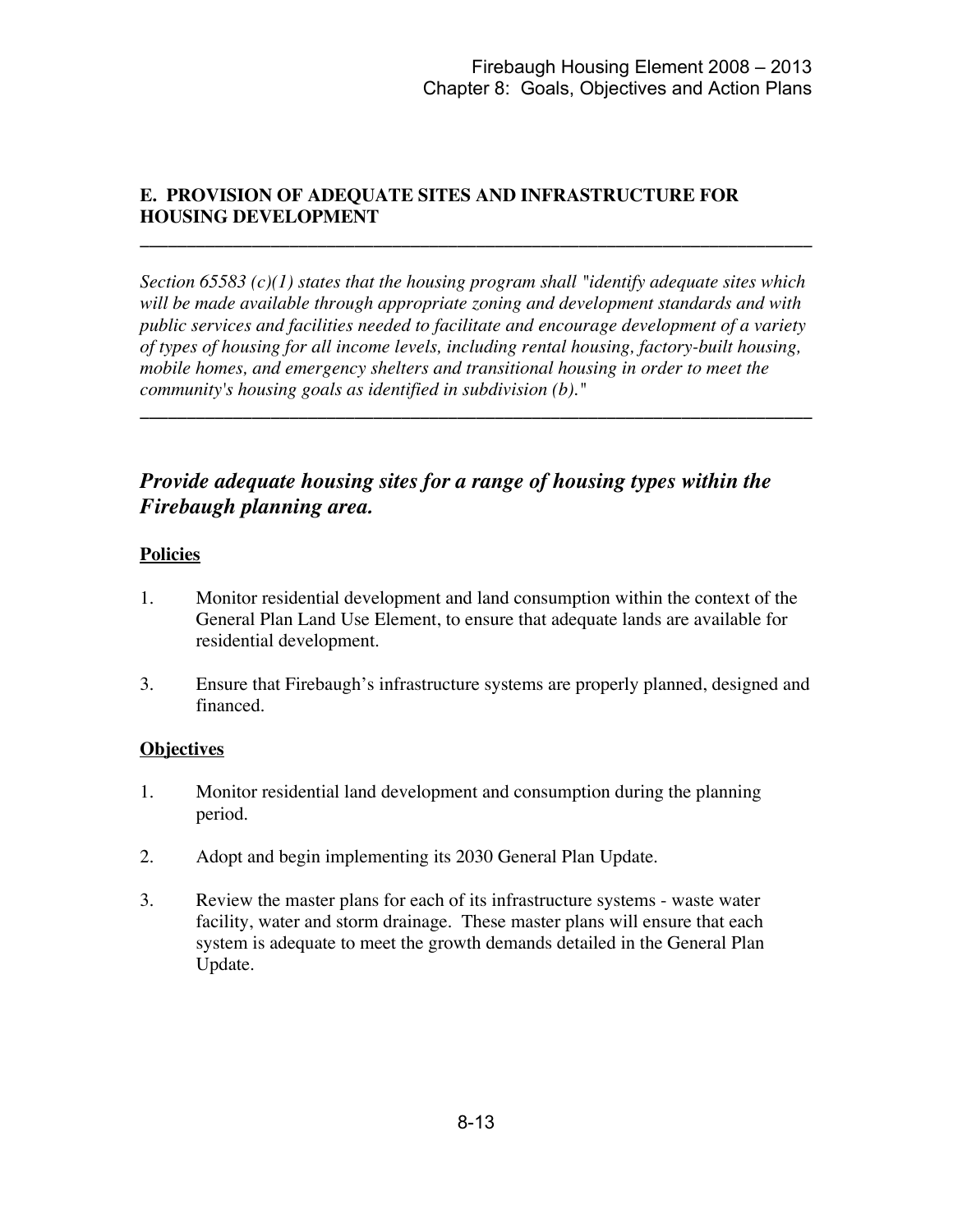#### **Programs**

1. **Monitor Land Supply**. Monitor residential land development and demand, in the context of lands designated for residential development on the Land Use Map of the Firebaugh General Plan. Make adjustments to the map accordingly, as demand warrants, to ensure that an adequate supply of land exists for future residential development.

**Time Period: Ongoing, annually Responsible Agency: City of Firebaugh, Planning Department Funding: General fund**

2. **2030 General Plan Implementation**. The City will adopt the 2030 General Plan Update and begin work to implement its policies, including as they pertain to housing programs.

#### **Time Period: Third quarter, 2009 Responsible Agency: City of Firebaugh, Planning Department Funding: General fund**

3. **Zoning for Multi-Family**. Firebaugh shall zone approximately 20 acres of undeveloped land with the R-3 (High Density Residential) zone, to accommodate its share of very low- and low-income units as prescribed in the Regional Housing Needs Allocation Plan. The City is currently working with two potential sites for this rezoning – a portion of the El Sendero Ranch project, and also a site owned by Firebaugh Las Deltas Unified School District, on Clyde Fannon Road.

# **Time Period: Fourth quarter, 2009 Responsible Agency: City of Firebaugh, Planning Department Funding: General fund**

4. **Utility Master Plans**. A review of each of Firebaugh's utility master plans should be conducted over the next five years. These master plan reviews should provide a five-year capital improvement program for each infrastructure system and a mechanism for financing these improvements consistent with AB 1600.

**Time Period: Third quarter, 2011 Responsible Agency: City of Firebaugh, Public Works Department Funding: Sewer, water and storm drainage funds**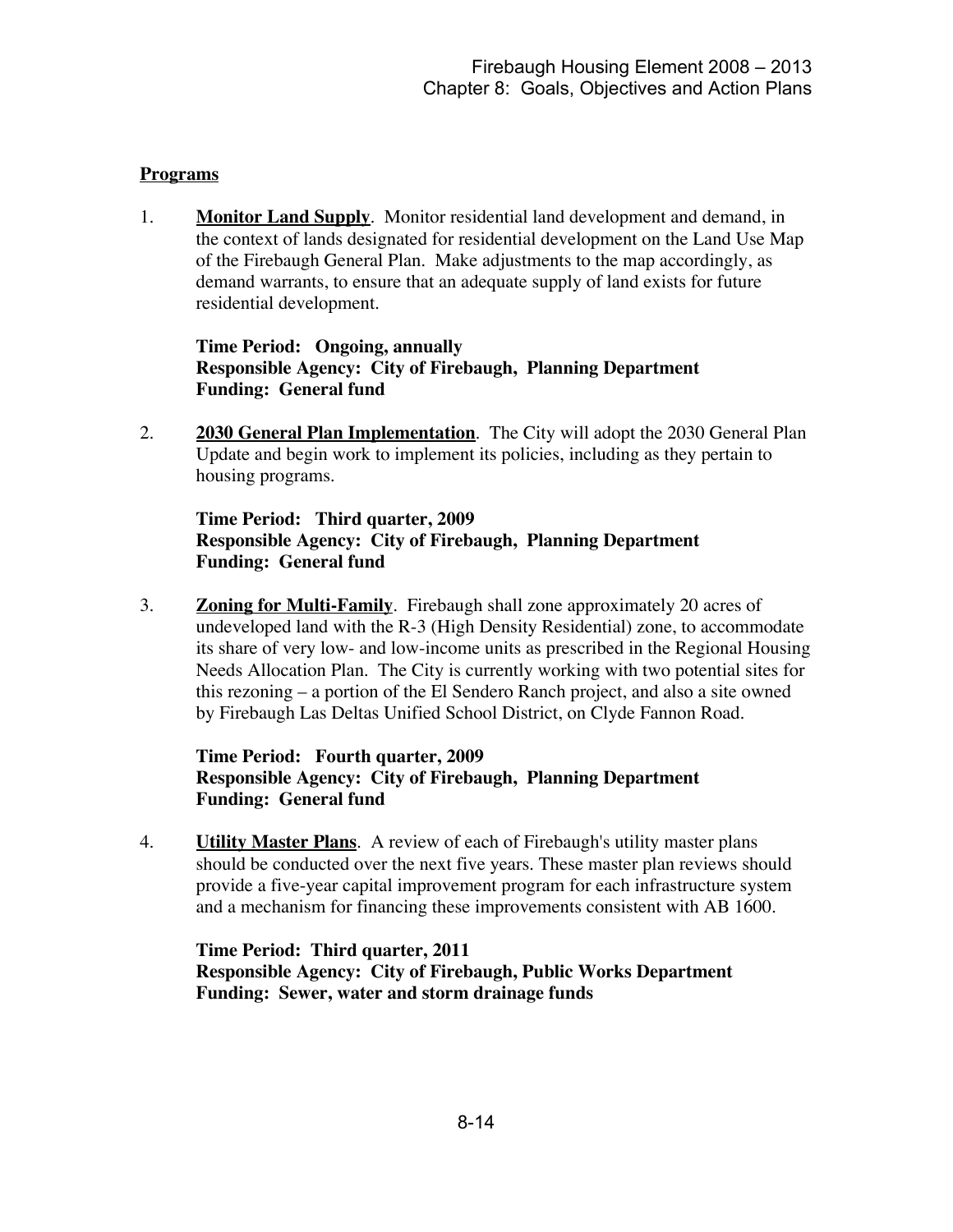4. **Utility Priority**. The city will give priority for water and sewer service to qualified affordable housing projects, consistent with SB 1087. The City shall adopt written policies and procedures to implement this program.

**Time Period: Immediate/ongoing Responsible Agency: City of Firebaugh, Public Works Department Funding: General Fund**

## **F. ENERGY CONSERVATION OPPORTUNITIES**

*Section 65583 (a)(7) requires that the housing element contain an "analysis of opportunities for energy conservation with respect to residential development."*

# *To promote energy conservation activities in all residential neighborhoods.*

**\_\_\_\_\_\_\_\_\_\_\_\_\_\_\_\_\_\_\_\_\_\_\_\_\_\_\_\_\_\_\_\_\_\_\_\_\_\_\_\_\_\_\_\_\_\_\_\_\_\_\_\_\_\_\_\_\_\_\_\_\_\_\_\_\_\_\_\_\_\_\_\_**

**\_\_\_\_\_\_\_\_\_\_\_\_\_\_\_\_\_\_\_\_\_\_\_\_\_\_\_\_\_\_\_\_\_\_\_\_\_\_\_\_\_\_\_\_\_\_\_\_\_\_\_\_\_\_\_\_\_\_\_\_\_\_\_\_\_\_\_\_\_\_\_\_**

## **Policies**

- 1. Advocate and support proposed federal and state actions to promote energy conservation.
- 2. Promote development of public policies and regulations that achieve a high level of energy conservation in all new and rehabilitated housing units.
- 3. Encourage maximum utilization of federal and state programs which assist homeowners in providing energy conservation measures.

#### **Objectives**

- 1. Amend Firebaugh's Zoning and Subdivision Ordinances to promote energy conservation.
- 2. Implement a weatherization program for senior and low income households in Firebaugh.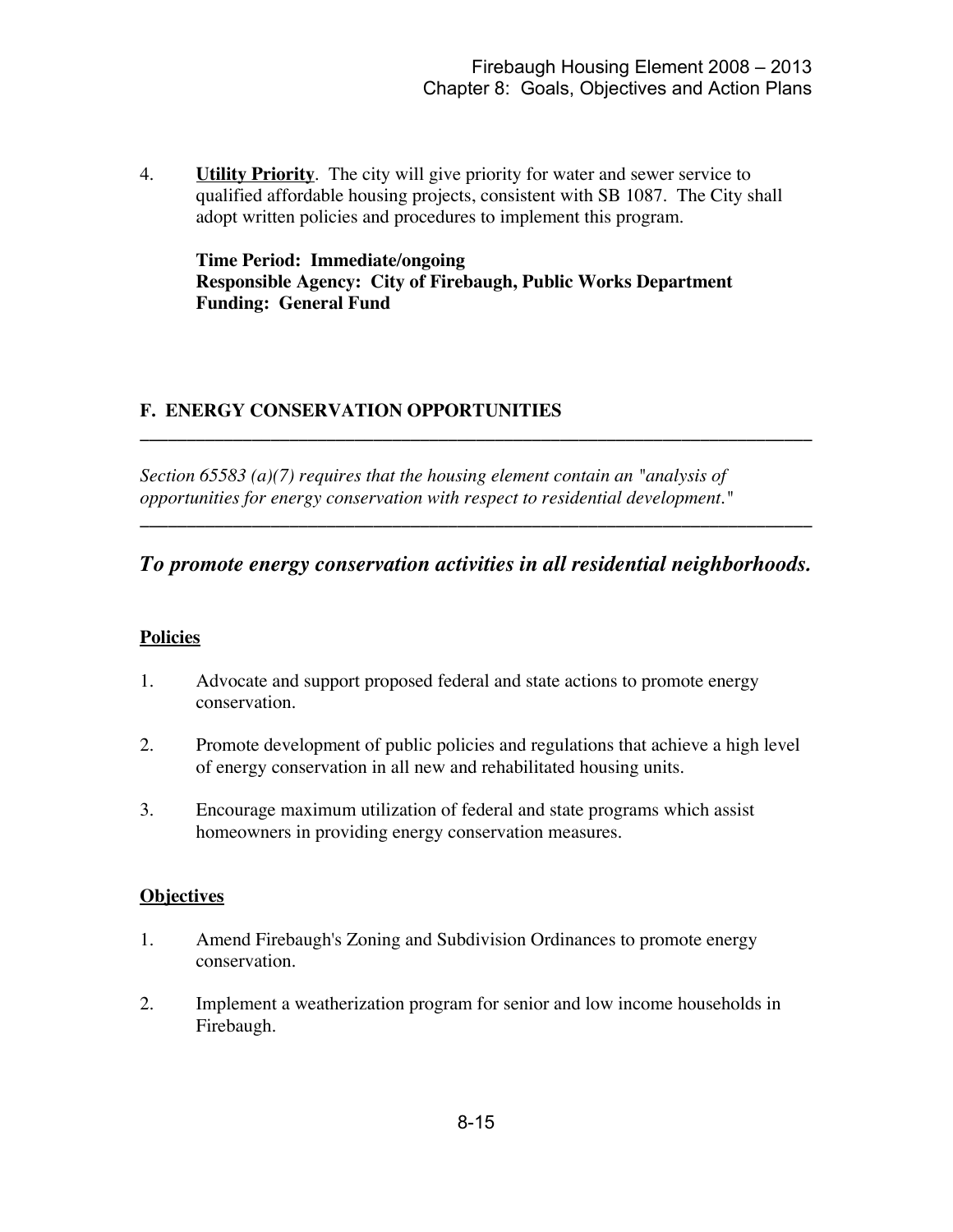3. Ensure that all residential units that are rehabilitated include energy saving measures.

#### **Programs**

1. **2030 General Plan Implementation**. Implement policies of the 2030 General Plan update and amend sections of the Firebaugh Zoning and Subdivision Ordinances to promote energy conservation. Specifically, amend sections of the ordinances that refer to solar orientation, planting of street trees, width of streets, and minimizing the use of cul-de-sac streets.

#### **Year: Third quarter, 2010 Responsible Entities: City of Firebaugh Funding: General Fund**

2. **Weatherization Program**. Continue implementing weatherization programs for senior and low income households. The rehabilitation of housing units using CDBG funds will include energy conservation improvements, including doublepaned windows, wall insulation, weather stripping, etc.

## **Year: Ongoing, as needed Responsible Entities: Firebaugh Redevelopment Agency Funding: L&M funds**

3. **Fees for Solar Systems**. Adopt reduced building permit fees for the installation of residential solar power systems

**Year: Third quarter, 2009 Responsible Entities: City of Firebaugh Funding: General Fund.**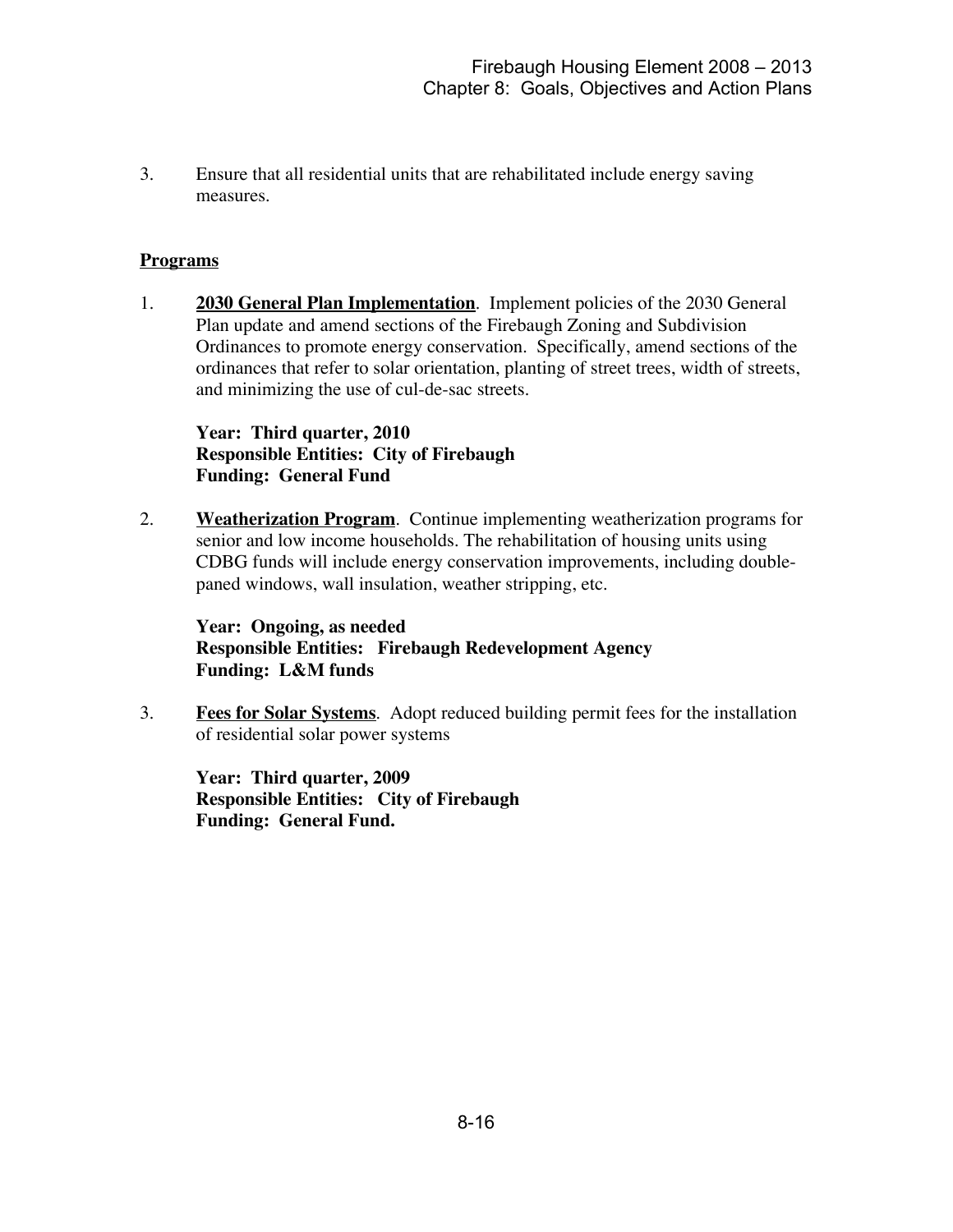# **G. EQUAL HOUSING OPPORTUNITIES AND PUBLIC PARTICIPATION**

*Section 65583 (C)(5) requires that the housing element contain a local equal housing opportunity program that will provide a means of resolving local housing discrimination complaints. Further, this program should provide policies and programs that make it illegal to discriminate against any person because of race, color, religion, sex, disability, familial status, national origin, ancestry, marital status, sexual orientation, source of income and age.*

**\_\_\_\_\_\_\_\_\_\_\_\_\_\_\_\_\_\_\_\_\_\_\_\_\_\_\_\_\_\_\_\_\_\_\_\_\_\_\_\_\_\_\_\_\_\_\_\_\_\_\_\_\_\_\_\_\_\_\_\_\_\_\_\_\_\_\_\_\_\_\_\_**

**\_\_\_\_\_\_\_\_\_\_\_\_\_\_\_\_\_\_\_\_\_\_\_\_\_\_\_\_\_\_\_\_\_\_\_\_\_\_\_\_\_\_\_\_\_\_\_\_\_\_\_\_\_\_\_\_\_\_\_\_\_\_\_\_\_\_\_\_\_\_\_\_**

# *To promote equal access to safe and decent housing for all economic groups.*

#### **Policies**

- 1. Encourage enforcement of fair housing laws throughout the City.
- 2. Support programs which increase employment and economic opportunities.
- 3. Encourage full utilization of federal and state housing assistance programs which can enable those persons with unmet housing needs to obtain decent housing at prices they can afford.
- 4. Support the development of housing plans and programs, including new government subsidized housing, which maximizes housing choice for minorities and lower-income households commensurate with need.
- 5. Wherever possible, implement adopted land development and resource management policies without imposing regulations which have the effect of excluding housing for lower-income groups.
- 6. Continue to involve all segments of Firebaugh's population in the establishment and implementation of housing policies and programs

#### **Objectives**

1. The City will facilitate the annexation, reclassification, environmental processing and design review of multi-family projects that wish to develop in Firebaugh.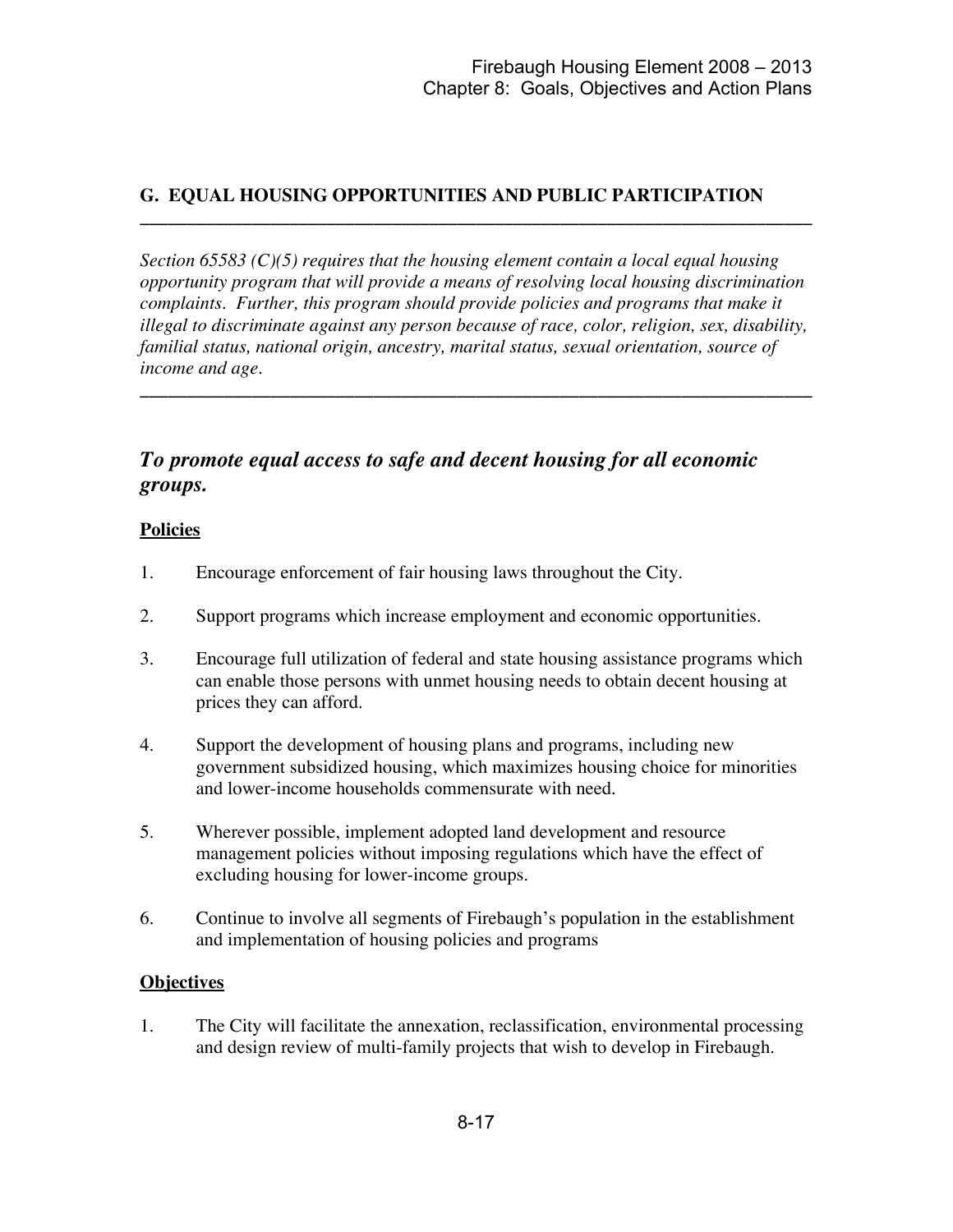2. Ensure that all new, multi-family construction meets the accessibility requirements of the federal and State fair housing acts through local permitting and approval processes.

#### **Programs**

1. **Rental Assistance**. Firebaugh will encourage rental assistance for extra low-, very low- and low- income households through programs provided by the Fresno County Housing Authority.

**Year: Ongoing, annually Responsible Entities: City of Firebaugh and Fresno County Housing Authority Funding: HUD funds**

2. **Housing Information**. Firebaugh will prepare a newsletter and brochure detailing equal housing opportunity programs. Consideration will be given to including these brochures in monthly utility bills. This information will also be added to the City's website. Information shall be prepared in English and Spanish.

> **Year: First quarter, 2010 Responsible Entity: City of Firebaugh Funding: CDBG funds**

3. **Accessibility**. Firebaugh, through its Site Plan Review and building permit processes will require that all ground floor multi-family housing units meet accessibility requirements of state and federal housing requirements.

> **Year: Ongoing, project by project Responsible Entity: City of Firebaugh Funding: General Fund**

4. **Reasonable Accommodations Ordinance**. The Firebaugh Planning Department will submit to the City Council for review and approval an amendment to the Firebaugh Municipal Code that provides reasonable accommodations for persons with disabilities.

**Year: Second quarter, 2009 Responsible Entity: City of Firebaugh**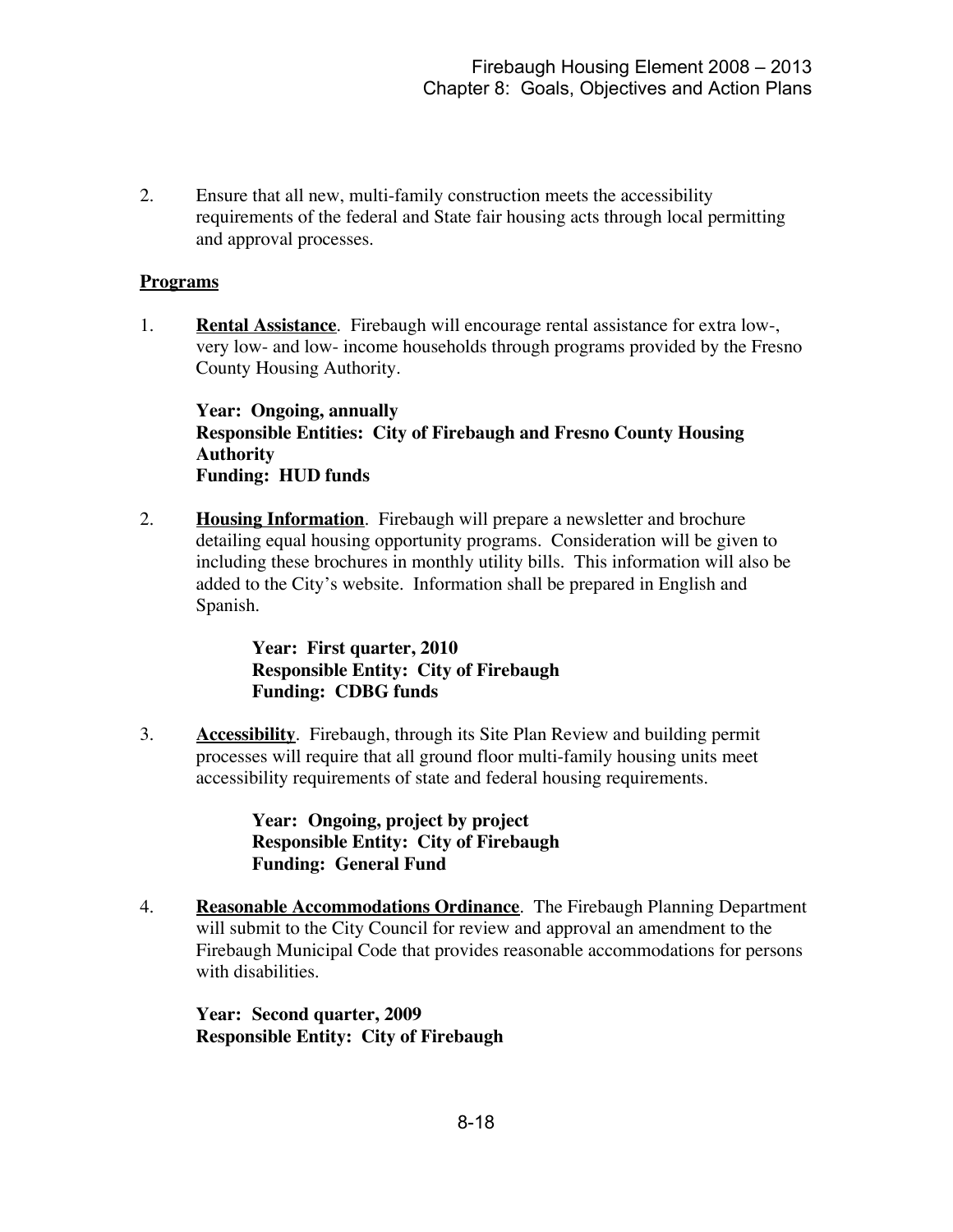#### **Funding: General Fund**

- 5. **Public Participation**. Implement a program of information and involvement to ensure that all segments of Firebaugh's population has the opportunity to know and participate in housing programs. These strategies will include the following:
	- a. Make the Housing Element available in electronic form on the City's website
	- b. Prepare a written (and on-line) brochure that explains the City's housing programs and policies. The brochure should be made available in English and Spanish.
	- c. Continue to publicize meetings and events concerning housing.

**Year: Third quarter, 2009 Responsible Entity: City of Firebaugh Funding: General Fund**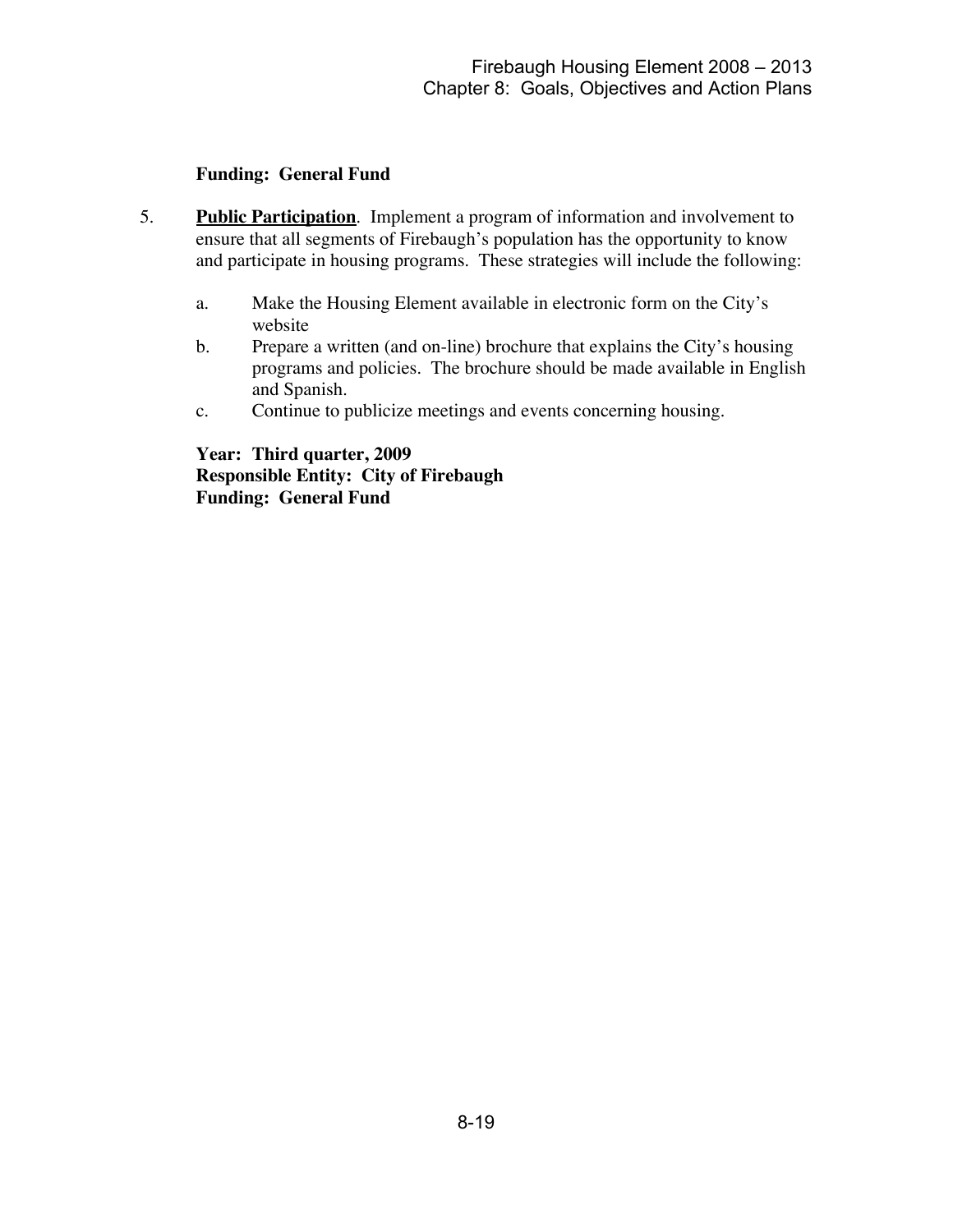# **H. PRESERVE AT-RISK ASSISTED PROJECTS**

*Section 65583 (C)(6) (a) requires that the Housing Element contain policies and programs that preserve units at-risk of conversion, including Section 8 opt-out, condominium conversions, and conversion of tax credit allocation financed residential development to market rate units.*

**\_\_\_\_\_\_\_\_\_\_\_\_\_\_\_\_\_\_\_\_\_\_\_\_\_\_\_\_\_\_\_\_\_\_\_\_\_\_\_\_\_\_\_\_\_\_\_\_\_\_\_\_\_\_\_\_\_\_\_\_\_\_\_\_\_\_\_\_\_\_\_\_**

**\_\_\_\_\_\_\_\_\_\_\_\_\_\_\_\_\_\_\_\_\_\_\_\_\_\_\_\_\_\_\_\_\_\_\_\_\_\_\_\_\_\_\_\_\_\_\_\_\_\_\_\_\_\_\_\_\_\_\_\_\_\_\_\_\_\_\_\_\_\_\_\_**

# *Preserve residential dwellings from becoming unaffordable due to conversion to market rate housing.*

#### **At-Risk Units**

The Housing Element is required to contain policies and programs that preserve at-risk residential units from conversion, including Section 8 opt-out, condominium conversions, and conversion of tax credit allocation financed residential development to market-rate units. As demonstrated in Chapter 5 of the Housing Element, no assisted projects will be elegible for conversion to market-rate rents over the next ten years.

#### **Policies**

- 1. The City of Firebaugh shall respond to any federal and/or state notices that indicate that existing non-market rate housing projects may transition to marketrate housing.
- 2. The City of Firebaugh shall respond to any Opt-Out Notices filed by the Fresno County Housing Authority.

#### **Objectives**

- 1. The City of Firebaugh will coordinate with the Fresno County Housing Authority to encourage that the City's existing Section 8 housing units remain in the Housing Authority's program.
- 2. The Firebaugh Building Department will work to notify owners of rental property per year about the opportunity to enter their units in the Housing Authority's Section 8 program. Section 8 units are subject to periodic review by the Housing Authority and are often maintained in better condition than other rental units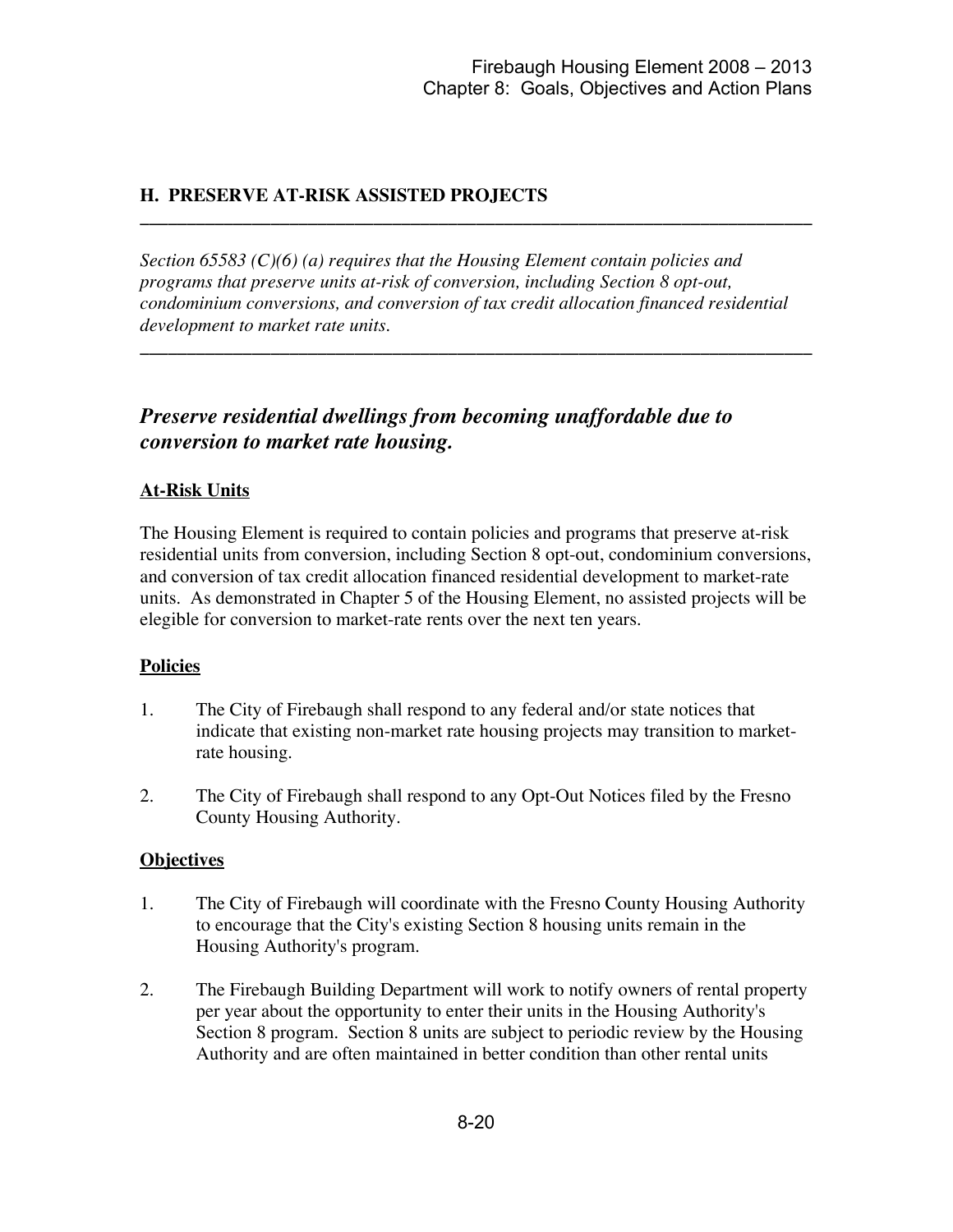#### **Programs**

1. **Section 8 Housing Program**. The Redevelopment Agency will consider providing funds for rehabilitation of rental units if the owner agrees to rent the units under the Housing Authority's Section 8 program.

#### **Year: Ongoing, project by project Responsible Entities: Firebaugh Redevelopment Agency Funding: Redevelopment funds**

2. **Conversion Monitoring**. The City will closely monitor notices of the potential conversion of existing affordable housing projects to market-rate rents, and will undertake actions (as feasible) to try to preserve the affordability of such units. The City will notify appropriate state and federal housing agencies that administer rent-restricted units in Firebaugh that it wishes to receive notices of potential convesion of units to market-rate rents. Entities that have indicated interest in participating in affordability programs are listed in Table 5-5 of Chapter 5.

**Year: Ongoing Responsible Entities: City of Firebaugh Funding: General Fund**